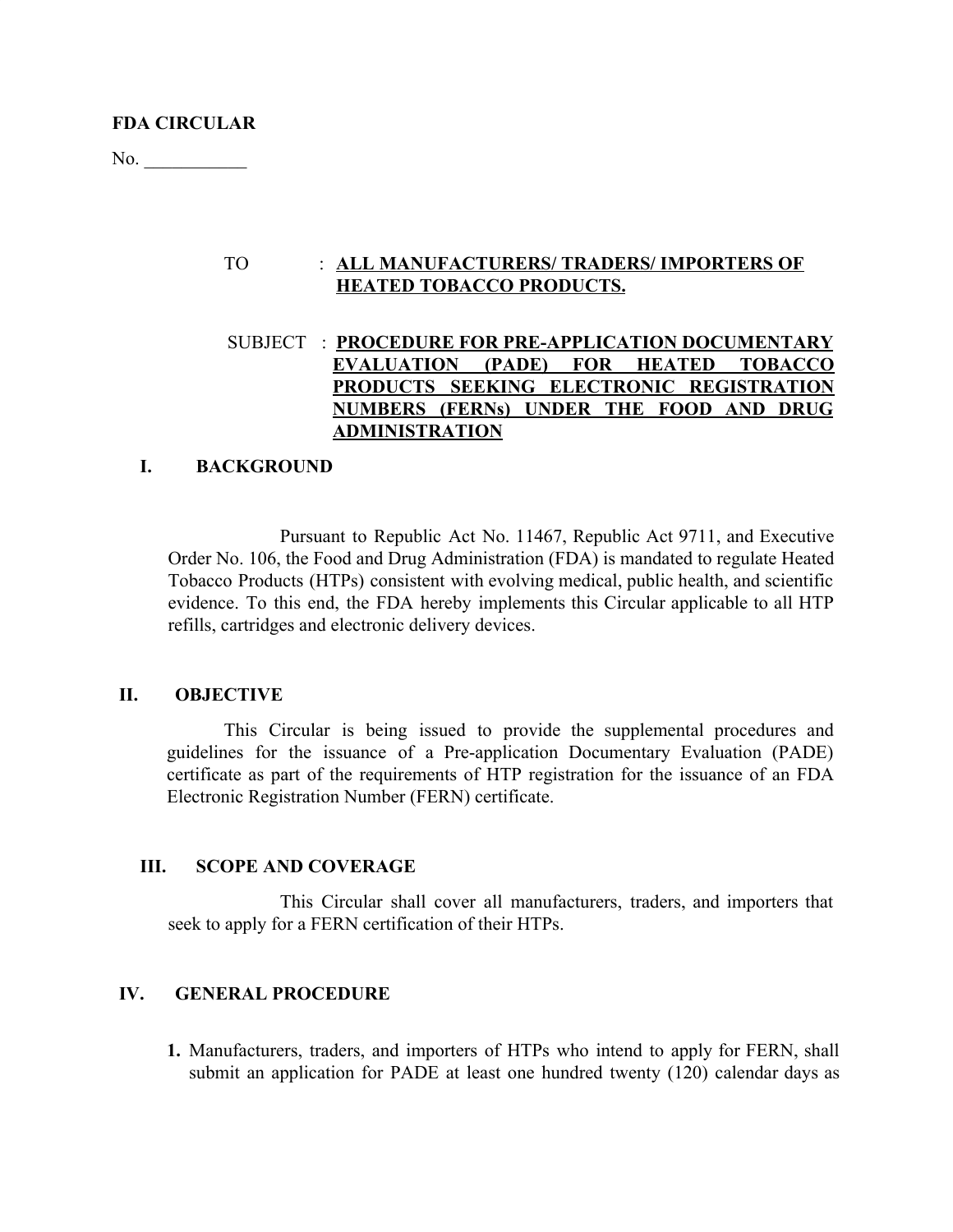part of the documentary requirements for HTP FERN certification under the Center for Cosmetics Regulation and Research (CCRR).

- **2.** Submission of PADE shall be done electronically, through FDA's current e-portal system for HTPs.
- **3.** The FDA shall automatically disapprove applications with incomplete or incorrect submissions.
- **4.** The CCRR may request for additional information and documents from the applicant should there be any clarification on the submitted documents.
- **5.** The final disposition on the evaluations shall lie solely with the Director General of the FDA upon the recommendation of the Director IV of the CCRR.
- **6.** Under no circumstances shall evaluations with favorable dispositions be deemed as an imprimatur of FDA approval nor shall nor shall it mean the approval of a product claim. Any industry promotion, advertisement, or communication, explicit or implicit, contrary to this provision shall be grounds for immediate and final denial of active HTP applications on the said product.

## **V. SPECIFIC GUIDELINES**

- **1.** The Pre-Application Documentary Evaluation shall contain the following documents:
	- **1.1.** Administrative Data if MAH
		- **1.1.1.** Complete company information, including:
			- **1.1.1.1.** Company name
			- **1.1.1.2.** Organizational chart
			- **1.1.1.3.** Business addresses and other contact details
			- **1.1.1.4.** Notarized authorized responsible person to apply in behalf of the manufacturer, in case the applicant is a distributor or importer.
		- **1.1.2.** Authorization for the FDA to use, copy, store, and distribute digital and physical copies of all documents submitted to FDA for the purposes of (1) review and evaluation of the application; (2) enforcement; and (3) conduct of research for the development of regulatory standards and public health policies. All information and documents submitted to the FDA shall be deemed as Confidential Information and shall be protected in accordance with the Data Privacy Act with respect to personal data, the Department of Health's Freedom of Information Manual, and also in accordance with other applicable laws, rules and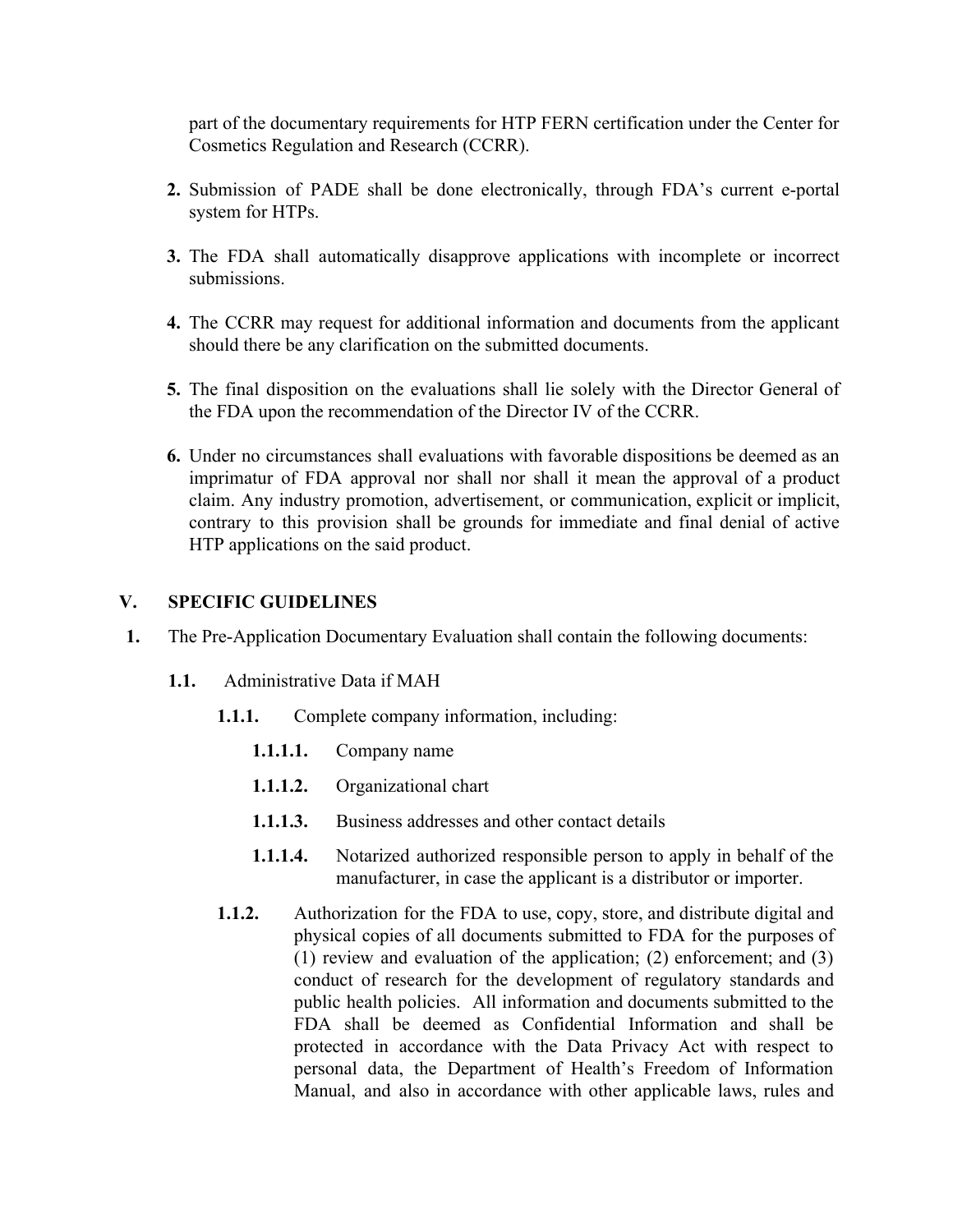regulations, and existing jurisprudence protecting Confidential information.

Confidential Information for purposes of this Circular shall include personal data, trade secrets, intellectual property, business, commercial, financial, or proprietary information, or any other information or date that by its nature should be kept confidential.

**1.1.3.** An attestation from the manufacturer, trader, or importer that the information contained in the bundle is complete, accurate, and unredacted, under the penalties of all relevant legislation.

# **1.2. Data on Raw Materials**

- **1.2.1.** Administrative Data and Information
	- **1.2.1.1.** Name and address of the manufacturer
	- **1.2.1.2.** Name and address of the supplier
- **1.2.2.** Chemistry, Manufacturing and Controls
	- **1.2.2.1.** General properties
	- **1.2.2.2.** Schematic flow diagram and sequential procedural narrative of the manufacturing process
	- **1.2.2.3.** Materials used in the manufacture of the components
	- **1.2.2.4.** Technical specifications
	- **1.2.2.5.** Analytical Procedures

# **1.3. Data on Finished Product**

- **1.3.1.** Administrative Data and Information
	- **1.3.1.1.** Name and address of the manufacturer
		- **1.3.1.1.1.** LTO number (for local manufacturers)
	- **1.3.1.2.** Name and address of the supplier (for imported products)
- **1.3.2.** Chemistry, Manufacturing and Control
	- **1.3.2.1.** Qualitative and quantitative composition of the product
	- **1.3.2.2.** Compatibility of the ingredients/components
	- **1.3.2.3.** Master Formula per batch size
	- **1.3.2.4.** Schematic flow diagram and sequential procedural narrative of the manufacturing process
	- **1.3.2.5.** Complete list of equipment used during the manufacturing process
	- **1.3.2.6.** Process validation
	- **1.3.2.7.** Technical specifications
	- **1.3.2.8.** Analytical procedures
	- **1.3.2.9.** Validation of analytical procedures
	- **1.3.2.10.** Batch analyses
	- **1.3.2.11.** Characterization of impurities
	- **1.3.2.12.** Container closure system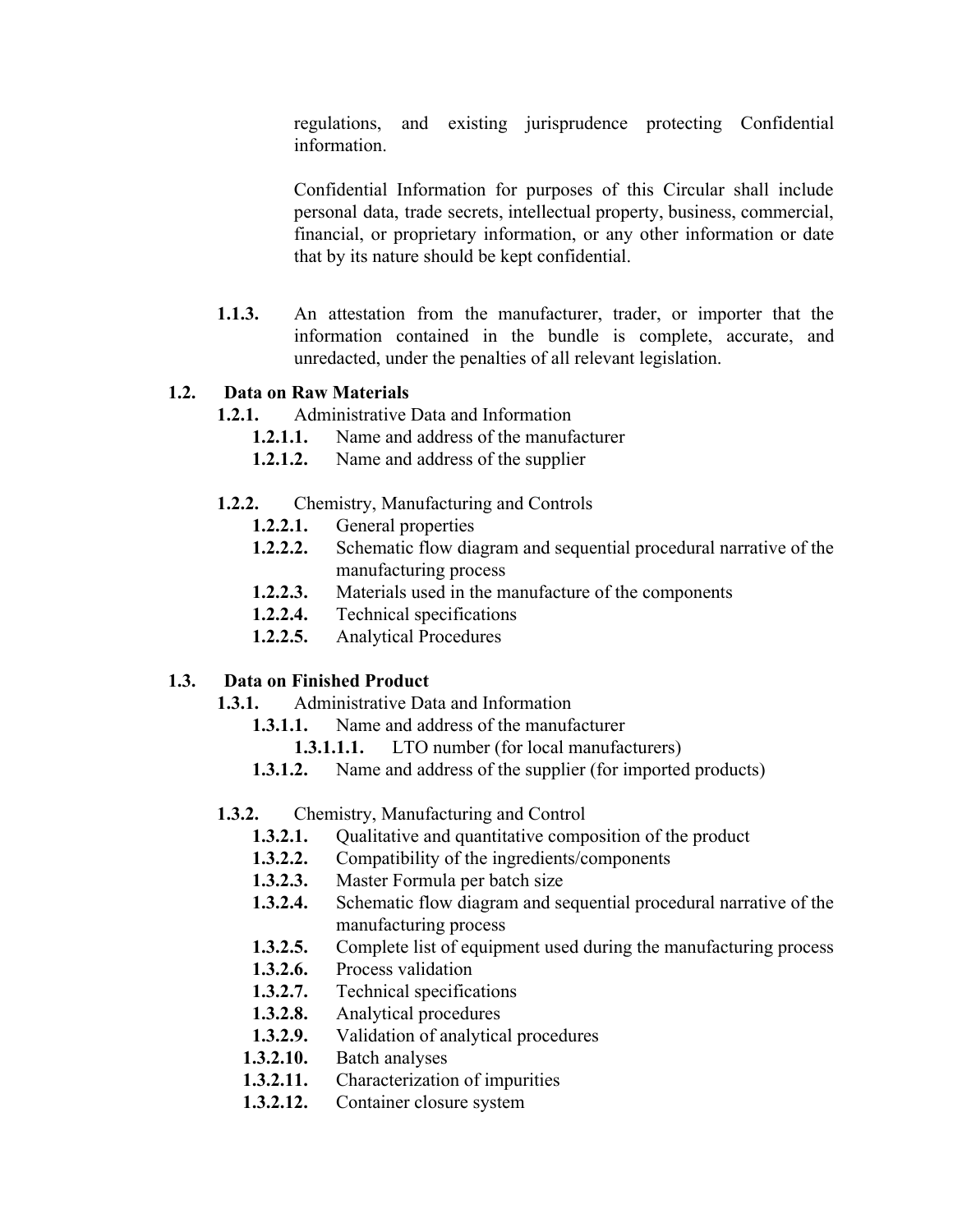# **1.3.2.13.** Stability

# **1.4. Toxicological Risk Assessment**

- **1.4.1.** Certificates of Analysis for the panel of Harmful and Potentially Harmful Chemicals (HPHC) in Tobacco Products as listed in the United States Food and Drug Administration panel, as tested under conditions outlined by the World Health Organization (WHO) Tobacco Laboratory Network (TobLabNet) or Health Canada, relative to typical emissions of the University of Kentucky reference cigarette 3R4F, and as obtained under the Health Canada intense smoking protocol (55mL puff volume every 30 seconds, with 100% of ventilation mechanisms occluded, until exhaustion or complete consumption of the Heated Tobacco Product cartridge), for mainstream and sidestream emissions, as determined by an ISO-certified government or independent laboratory that is not owned, partly owned, or otherwise controlled by the tobacco industry and their agents and/or representatives.
- **1.4.2.** Results of the following in vitro tests on product emissions, as determined by ISO-certified government or independent laboratories not owned, partly owned, or otherwise controlled by the tobacco industry and their agents and/or representatives:
	- **1.4.2.1.** Salmonella/microsome fluctuation (Ames) Test following the OECD 471 protocol
	- **1.4.2.2.** In vitro dosimetric and cytotoxic assessment by neutral red uptake
	- **1.4.2.3.** Mouse Lymphoma Assay, in accordance with the OECD 490 protocol
- **1.4.3.** Results of the following in vivo tests on product emissions, as determined by ISO-certified government or independent laboratories not owned, partly owned, or otherwise controlled by the tobacco industry and their agents and/or representatives:
	- **1.4.3.1.** 90-day Nose-only Inhalation Studies
	- **1.4.3.2.** 18-month Carcinogenicity Study with A/J mice
	- **1.4.3.3.** Nicotine Pharmacokinetic (PK) Study with Rats
- **1.4.4.** Results of the following systems toxicology studies on product emissions, as determined by ISO-certified government or independent laboratories not owned, partly owned, or otherwise controlled by the tobacco industry and their agents and/or representatives:
	- **1.4.4.1.** Acute and Repeated Exposure Studies with Human Bronchial Epithelial Cells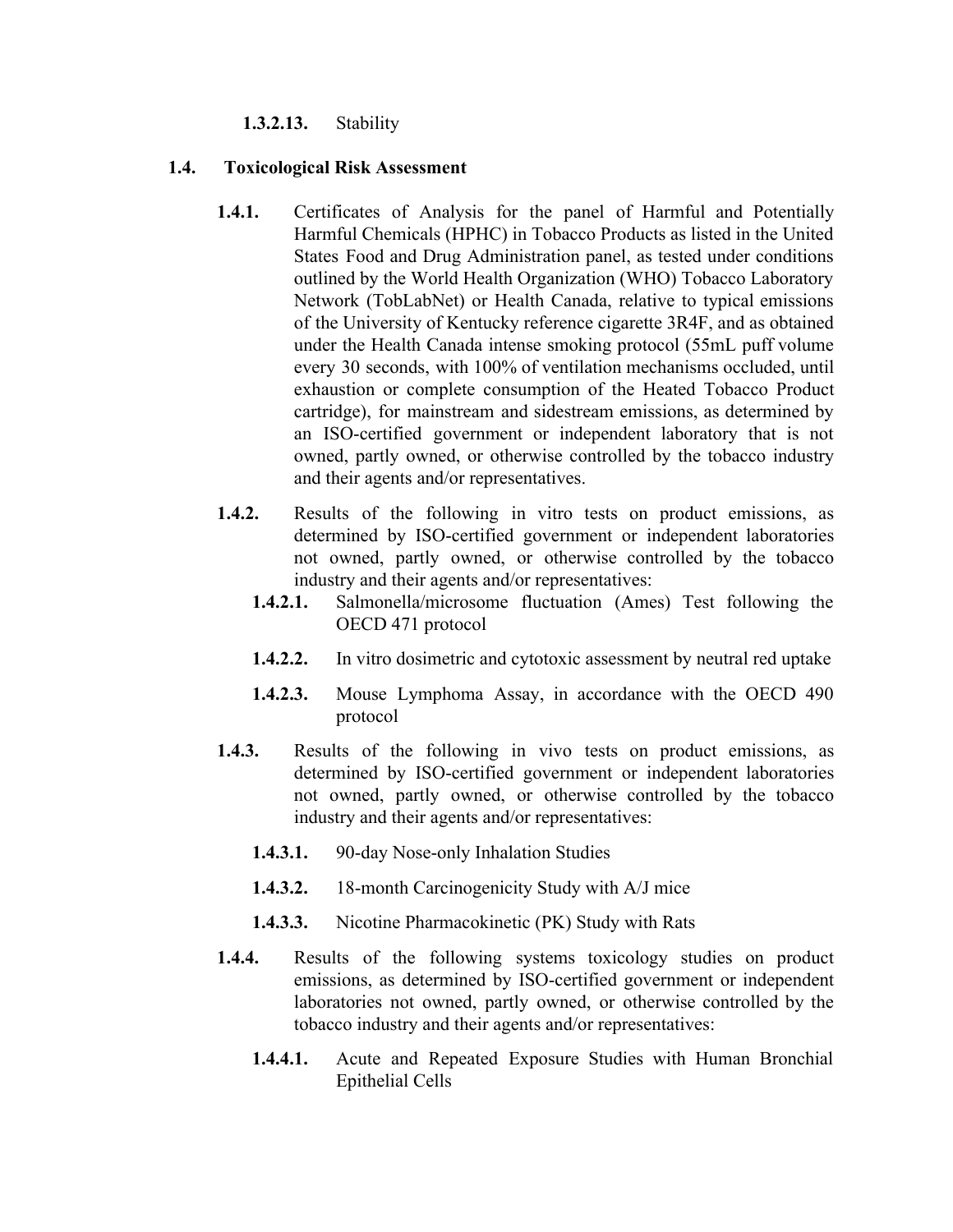**1.4.4.2.** ApoE-/- Mouse Switching Study

# **1.5. Clinical Behavioral Pharmacology**

- **1.5.1.1.** Pharmacokinetic/Pharmacodynamic (PK/PD) Studies
- **1.5.1.2.** Intrinsic and Extrinsic Factors Affecting Nicotine Pharmacokinetic Data
- **1.5.1.3.** Nicotine Equivalents (NEQ) in Urine
- **1.5.1.4.** Use Behavior and Topography
- **1.5.1.5.** Product Use/Consumption
- **1.5.1.6.** Product Acceptability
- **1.5.1.7.** Product Abuse Potential

#### **1.6. Laboratory Competency**

- **1.6.1.** A complete list of relevant certifications held by the laboratory conducting the in vitro, in vivo, and systems toxicology studies.
- **1.6.2.** An attestation from the said laboratory of the exact make, model, and brand of the smoking robot used in the conduct of the in vitro studies.
- **1.6.3.** A complete declaration of interest of all researchers conducting the clinical and behavioral pharmacology evaluation and their relevant qualifications and affiliations.

#### **VI. APPROVAL**

Approval of the PADE shall mean that the Marketing Authorization Holder may already apply for FERN under for the specific HTP product combination.

# **VII. FEES**

Per submission shall have a fee of Php 50,000.00 plus a legal research fee of 1%.

#### **VIII. PENALTIES**

Violation to any provisions of this Circular shall be subject to the penalties/sanctions provided under Book III, Article XI of the Rules and Regulations Implementing Republic Act No. 9711, Republic Act No. 11467, Executive Order No. 106 and other penalties provided by other applicable laws.

# **IX. SEPARABILITY CLAUSE**

If any provision in this Circular, or application of such provision to any circumstances, is held invalid, the remainder of the provisions in this Circular shall not be affected.